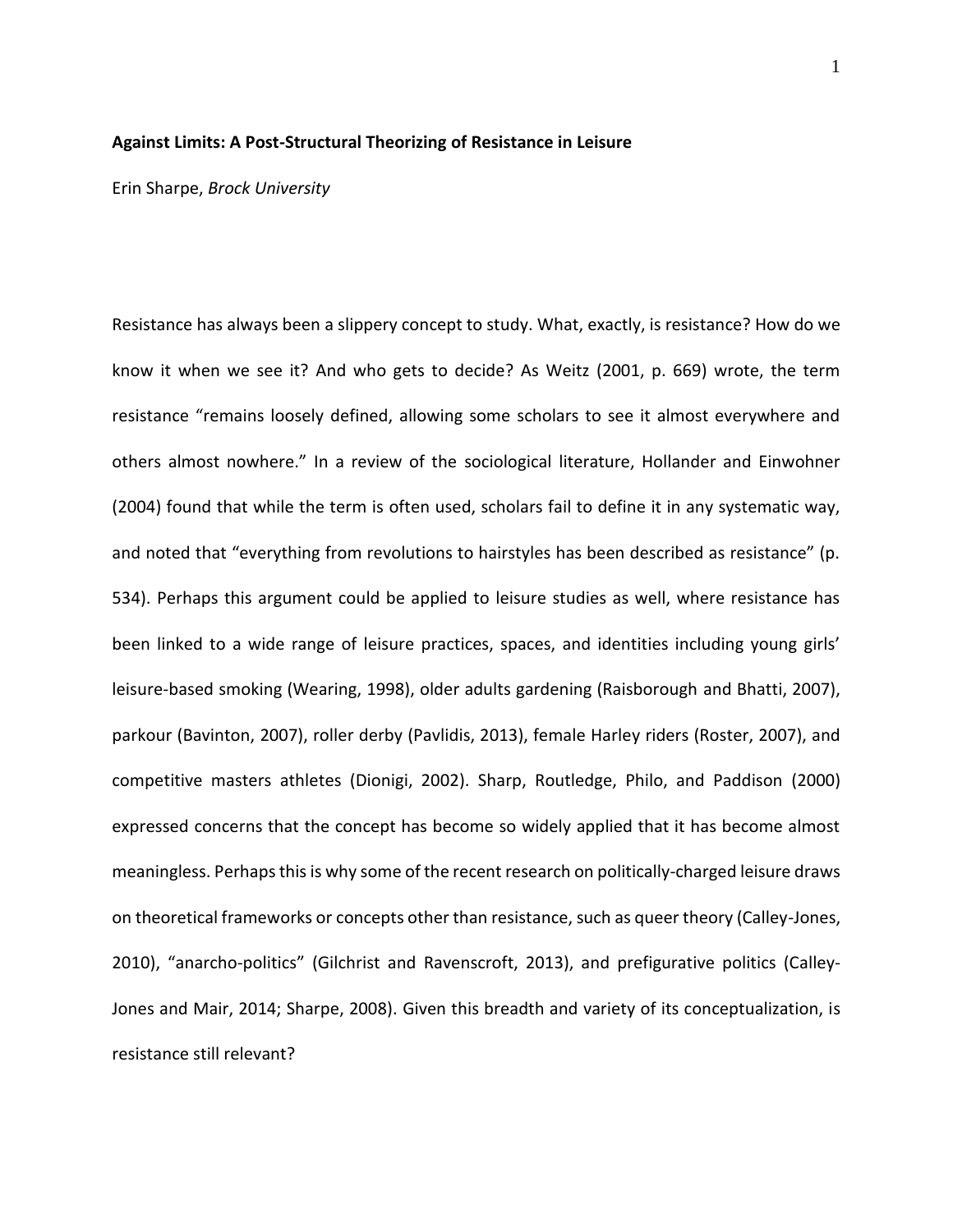In this chapter I argue that resistance is still relevant to leisure studies. The field came to an interest in resistance through its recognition that leisure is not "innocent" but, like any domain, is a sphere of struggle in which power is negotiated, won, and lost (Shaw, 2001). Studying resistance allows us to look more closely at the various contestations and power struggles that play out in and through leisure, and the ways that leisure is used to oppose or change various manifestations of domination and the status quo. And, in its recognition of oppositional behaviour as informed and political, resistance offers us a way to explore the interconnections between leisure and politics in meaningful ways (Raby, 2005). That said, resistance is not resistance is not resistance – how we think of resistance is shaped by how we think of power (Raby, 2005; Shaw, 2001). For the concept to have utility for theorizing interconnections between leisure and politics, it needs to be located within broader theorizations of power.

To this end, this chapter offers readers a *post-structural* theorizing of resistance in leisure. Not all scholarship on resistance in leisure has been undertaken from a post-structural vantage point; in fact, much if not the majority of research has looked at resistance in leisure through a modernist lens that conceptualizes resistance in terms of acts of opposition, conducted by subordinate groups against a dominant power. I begin the chapter with a review of modernist perspectives and offer some illustrations of leisure research and practice that have been undertaken within this theoretical position. Following this, I offer post-structural theorizations of power and resistance. The contents of this section draw almost exclusively on the work of Foucault, therefore I acknowledge that what is being offered as post-structuralism is more accurately, a *Foucauldian* theorization of power. Foucault conceptualized power as circulating through a culture or a system and exercised at innumerable points and times. Power is not held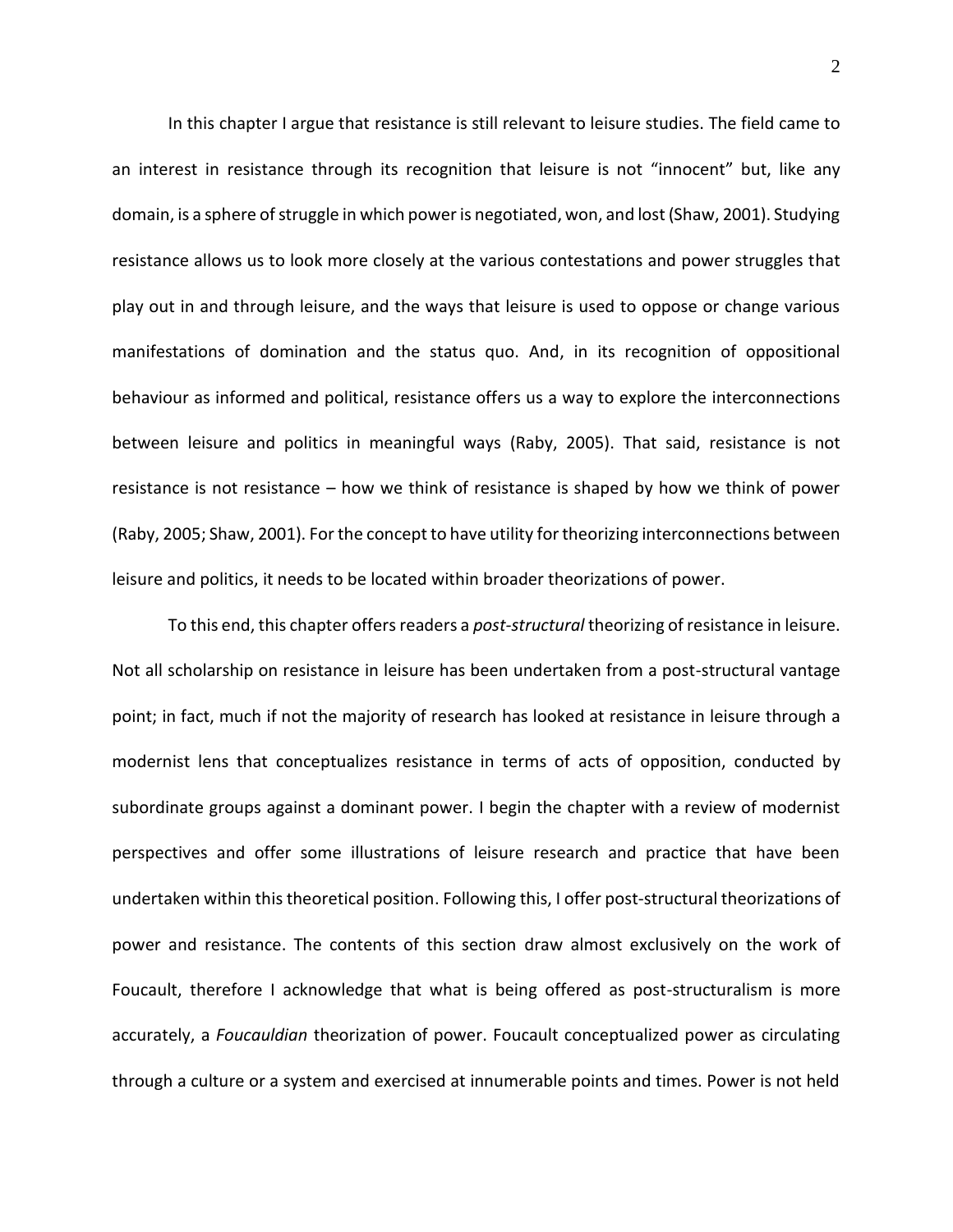but exercised, and arguably in Foucault's framework (and indeed the argument has been made) power and resistance are, ontologically, redundant concepts. Interestingly, even in acknowledging this redundancy, Foucault continued to apply the concept of resistance in his work because, as I explain in the third section of the chapter, the concept of resistance gave Foucault a language to promote his politics. Politically, Foucault promoted freedom; what he was against, and thus resisted, were any limits or constrictions placed on the possibilities for how people might wish to live their lives. To Foucault, resistance was power exercised in the attempt to destabilize the limits of the present order, including what we do, what we know as truth, and our sense of who we are (Hoy, 2004). In the last section of chapter, I apply Foucault's perspective of resistance as "against limits" to leisure research and practice.

### **Modernist Perspectives on Power and Resistance**

Foucault's conceptualization of power ran counter to the dominant social theories of the time, which framed power in terms of a binary of dominance and subordination. In these "orthodox" (Sharp et al., 2000) or "modernist" (Raby, 2005) perspectives, power was equated with domination: the power to coerce or to control. Dominant groups 'held' power and wielded it against a subordinate; subordinates, in turn, resisted and attempted to 'seize' power (Raby, 2005). Modernist scholars of power had varying interests regarding who dominated and which power structures to attend to. Marxist and subcultural theorists, for example, focused on power embedded in class structure, whereas feminist scholars focused on how power was embedded in patriarchies (Raby, 2005).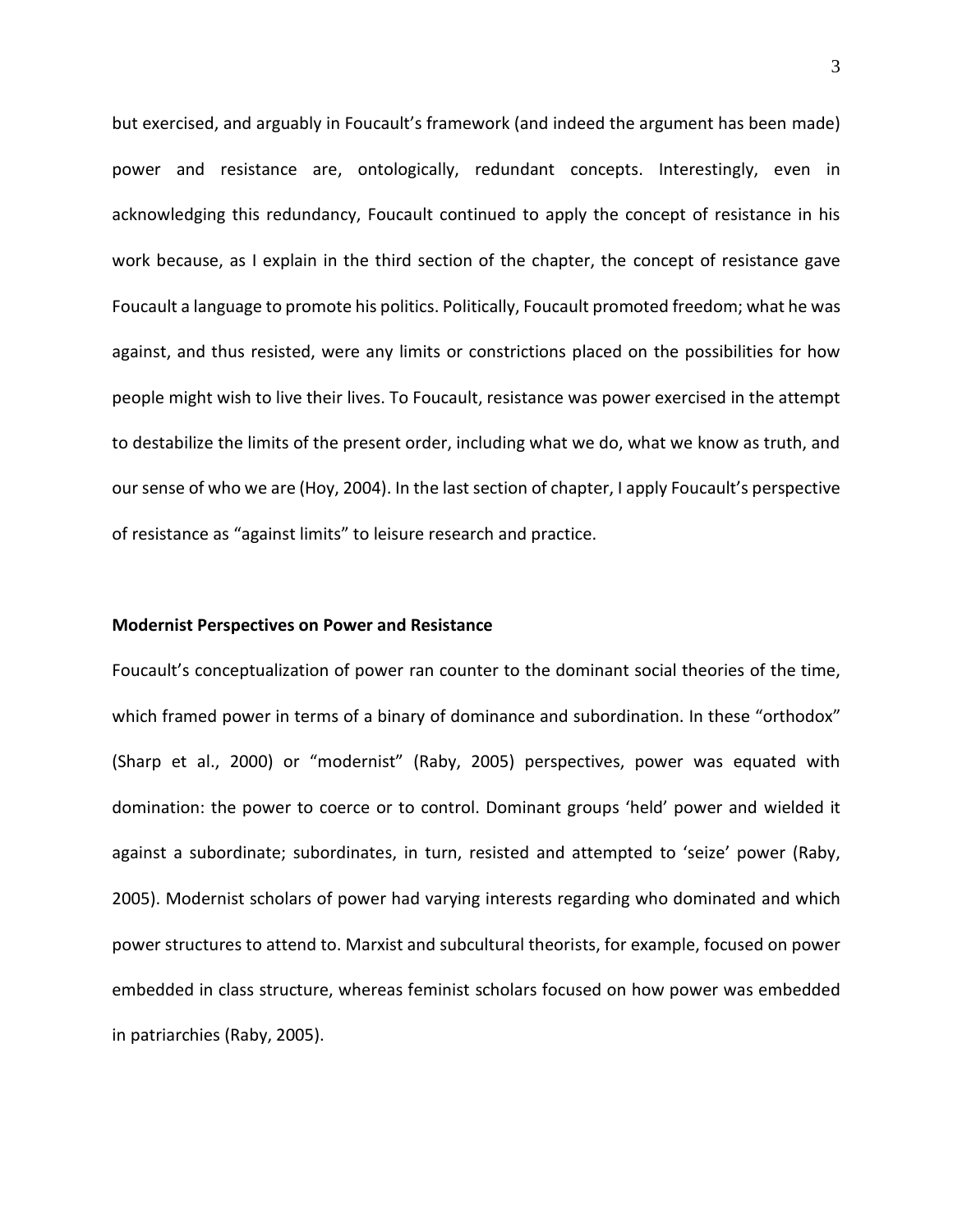Modernist theoretical perspectives conceptualize resistance as having two core elements: *action* and *opposition* (Hollander and Einwohner, 2004). In other words, resistance is an activity: it is "a social action that is carried out in some kind of oppositional relation to power" (Johansson and Vinthagen, 2015, p. 109). Over time, the concept of resistance has expanded, to include not only direct, open, and confrontational acts of resistance such as protests and strikes but also the less visible and everyday acts of opposition such as foot-dragging, feigned ignorance, or sabotage. James Scott, resistance scholar and author of *Domination and the Arts of Resistance* was influential in this regard. Scott's work focused on the resistance of peasant peoples to various systems of domination (e.g., political, economic, cultural, religious). In this work he was able to show the varied ways that a subordinate group might resist when open confrontation and direct action are not easily available. He showed how the acts of resistance of peasant groups were more disguised, piecemeal, quiet, and "every day" forms of resistance. For Scott, resistance is "any act(s) by member(s) of a subordinate class that is or are intended either to mitigate or deny claims made on that class by superordinate classes or to advance its own claims vis-à-vis those super-ordinate classes" (1989, p. 36).

Modernist perspectives on resistance in leisure maintain this binary of dominant and subordinate. From this theoretical vantage point leisure is conceptualized as a political arena that is used either by dominant groups in ways that extend or maintain the "established order" or by subordinate groups to oppose or challenge it (Carrington, 1998, p. 279). Oppositional action in and through leisure may take a variety of forms – it may be collective or individual, public or private, symbolic or material. The scholarly literature offers many examples of subordinate groups using various forms of leisure to oppose or challenge the 'established order;' excellent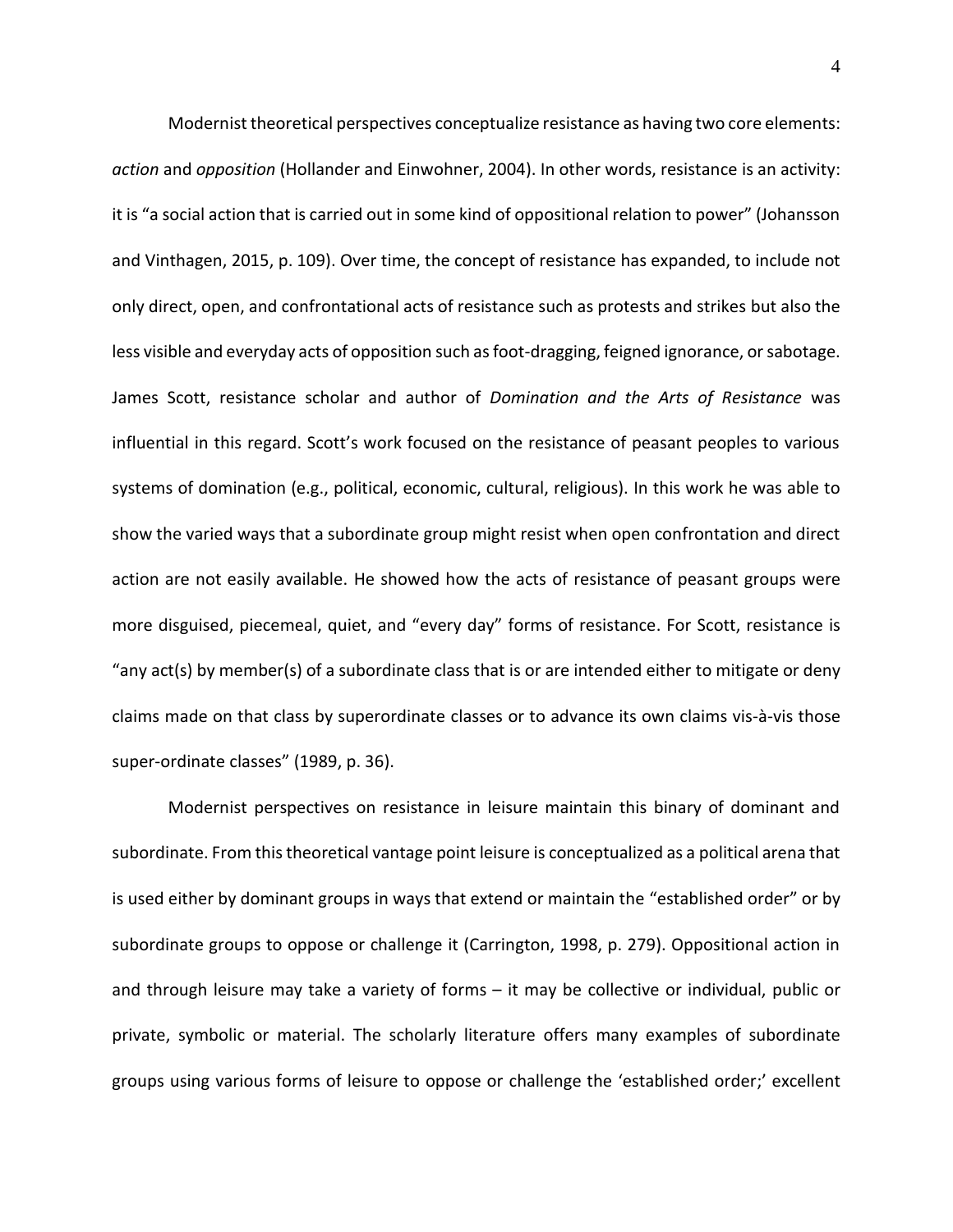examples include Radway's (1991) analysis of women claiming leisure time to read romance novelsin an effort to resist patriarchy, Wallace and Alt's (2001) report of the 1930s German youth swing dancing movement as an act of opposition to the Nazi totalitarian regime, and Beal's (1995) analysis of skateboarding as resistance to capitalist ideology.

Perhaps nowhere in the field of leisure is this perspective considered more than in the arena of sport. As Messner (1992) argued, "sport must be viewed as an institution through which domination is not only imposed, but also contested; an institution in which power is constantly at play" (p. 13). As sport scholars have noted, sport can become transformed into vehicles for political or cultural resistance, particularly when sporting contests involve subordinate (e.g., colonized, racialized, politically oppressed) groups playing against groups that represent the dominant power. By way of example, much of the scholarly attention that has been directed to analyzing the sport of cricket has focused on cultural or political resistance. Due to the history of cricket in relation to British imperialism, cricket contests that involve nations or peoples that have been dominated through the history of British colonization (e.g., West Indies (James, 1963), India (Khondker, 2010), and Black British (Carrington, 1998)) cricket matches become opportunities to symbolically resist domination and express national or cultural pride – especially in matches in which the subaltern group "beats them at their own game".

The debates that circulate in relation to modernist conceptualizations of power and resistance focus on issues of intent, analytical perspective, and effects (Raby, 2005). For example, does a "resistor" need to have the intent to resist for the act to "count" as resistance? Or do we focus on the effects of the act, regardless of its intentions? Who decides what qualifies as resistance: the actors or the analyst? Resistance theorists respond differently to these questions.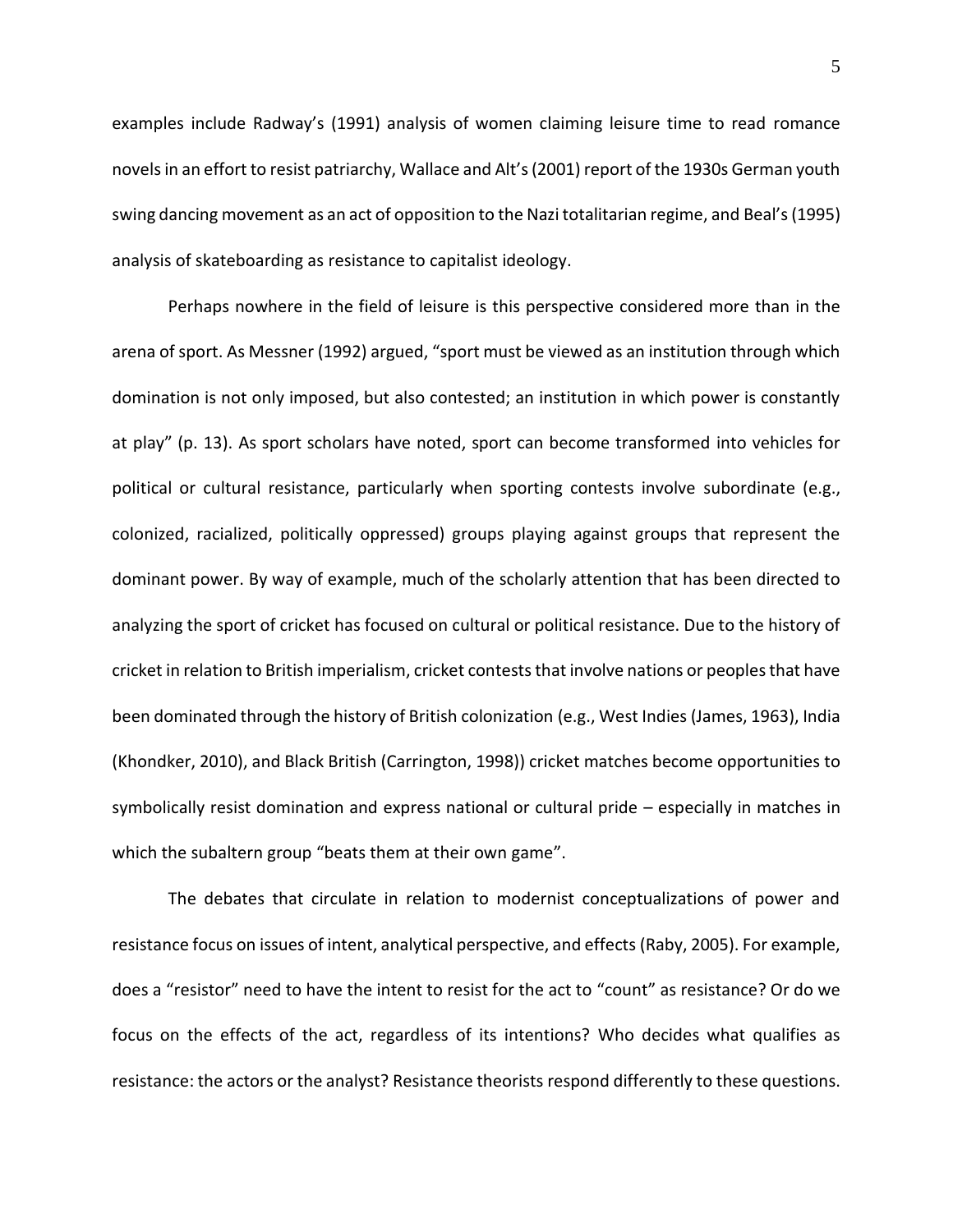Vinthagen and Lilja (2007), for example, argued that a consciousness of intent from the actor is not required; intent does not matter as long as the action involved an act done by someone subordinate, that in response to power challenges power, and that the act contains at least a possibility that power gets undermined by the act. Alternatively, intent is important to Routledge (1997), who defined resistance as "any action imbued with intent that attempts to challenge, change, or retain particular circumstances relating to social relations, processes, and/or institutions" (p. 361).

Questions are also raised regarding the ways that modernist theories of resistance are built on, and maintain, certain theoretical assumptions about social structure, agency, and the subject. In modernist theorizing, resistance is the result of agency arising from a rational, prediscursive, internally coherent, acting subject (MacDonald, 1991). As Raby (2005, p. 161) pointed out, in modernist theories of power "the subject is whole, with a clear position in relation to domination, rather than fragmented, and thus has a clear source of agency, and of morality". From this position, the avenues for social change, such as overthrowing the dominating class, while daunting, are clear as it is evident who is dominant and who is subjugated. Raby (2005) wondered if these aspects of modernist theories of resistance are part of what make them attractive: the enemies are easy to spot and the avenues for social change are more clear-cut. However, as Rose (2002) noted, modernist resistance theory is also caught in a trap: that "by illustrating the different ways that agents respond to dominant power, [it] inadvertently establishes the system as a pre-established entity" (p. 383). And resistance may be more fragmented and transitory than can be accounted for in and through the modernist narrative.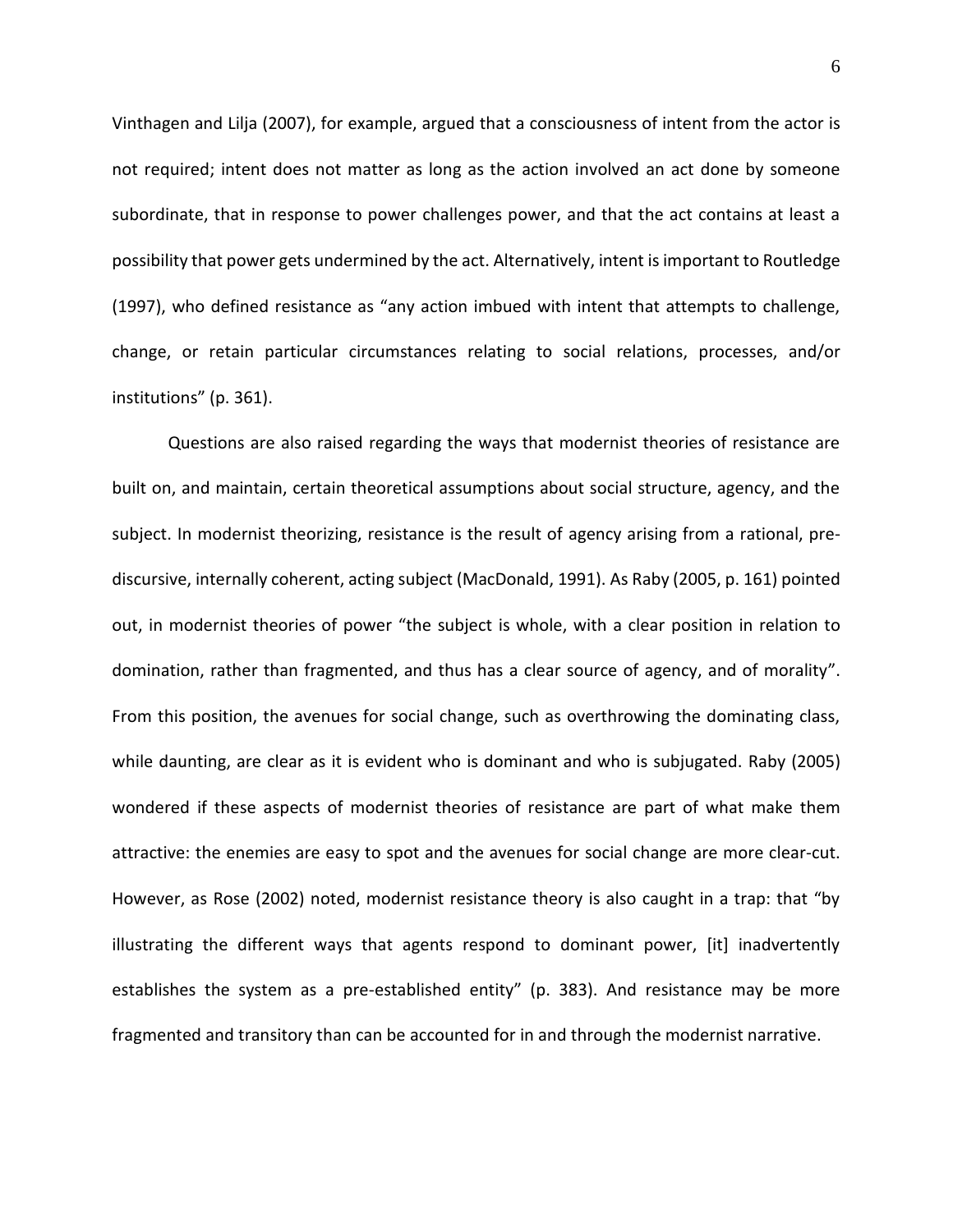### **Foucauldian Perspective on Power and Resistance**

A Foucauldian perspective on resistance is altogether different from modernist perspectives on resistance because Foucault conceived of power altogether differently. Foucault rejected a number of the fundamental principles of modernist theorizing of power, including the notion that power equated to domination. Rather than viewing power as a "thing" – a possession that could be "acquired, seized, or shared" (1990, p. 94), Foucault conceived of power as an *ability* that was produced and exercised in the myriad social relations in which we are all embedded. It was, put simply, "the ability of individuals to create change, no matter how insignificant" (Heller, 1996, p. 83). In Foucault's conceptualization of social life, power is ubiquitous, diffuse, and omnipresent, moving and circulating through a "capillary-like" network of social relations and "exercised from innumerable points" (1977; 1990, p. 94). As Foucault described:

[Power] is produced from one moment to the next, at every point, or rather in every relation from one point to another. Power is everywhere; not because it embraces everything, but because it comes from everywhere. And 'Power,' insofar as it is permanent, repetitious, inert, and self-reproducing, is simply the over-all effect that emerges from all these mobilities.

(Foucault, 1990, p. 93)

Foucault rejected the modernist conception of power as a binary ("There is no binary and allencompassing opposition between rulers and ruled at the root of power relations" [1990, p. 94]), not because he rejected that unequal power relations exist, but because of how binary theorizing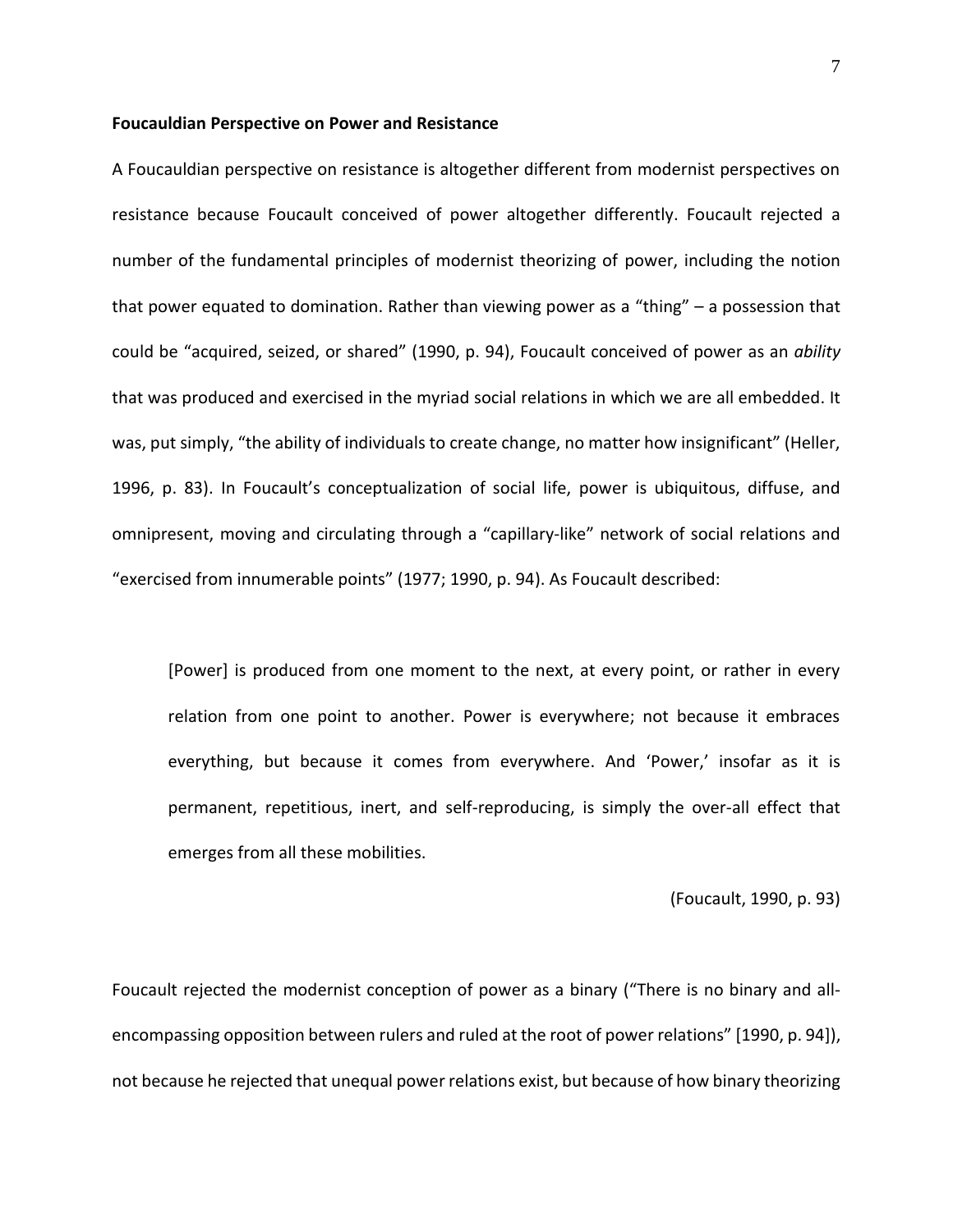*presupposes* a relationship of domination and submission between groups of people. Foucault argued that the groups that we assume to hold power – governments, social institutions, laws, dominant groups, and the like – are the *result*, not the *cause* of workings of power, and represent "only the terminal forms power takes" (p. 92). Foucault was interested in exploring and exposing the workings of power – the ways that power is produced and exercised in the daily and ceaseless relations that occur between all people in all locations of the power network. He wanted to know: How is power exercised in attempts to influence or control the actions of others? How is domination (of individuals, groups, corporations, and states) achieved, and through what strategies or tactics? Further, how is power exercised "from below" – by the so-called "subordinate" individuals or groups in the power relation? For example, how might a student (by not answering a question) exercise power that influences the teacher? How might an athlete (by threatening to quit) influence the coach (Markula and Pringle, 2006)?

Foucault's theory of power has necessarily demanded a re-thinking of the concept of resistance. Whereas in modernist frameworks resistance conceptualized as action coming from 'outside' the power structure (and directed toward the inside), Foucault contended that "resistance is never in a position of exteriority in relation to power…there is no "escaping" it, there is no absolute outside…this would be to misunderstand the strictly relational character of power relationships" (1990, p. 95). Foucault promoted a vision of power and resistance as much more entangled, existing in a relation akin to a yin-yang (Sharp et al., 2000). Indeed, as his oftenquoted phrase "where there is power, there is resistance" (Foucault, 1990, p. 95) suggests, there is no complete separation between enactments of power and resistance; "one will always contain at least the seed of the other" (Sharp et al., 2000, p. 20). Resistance tends to be conceptualized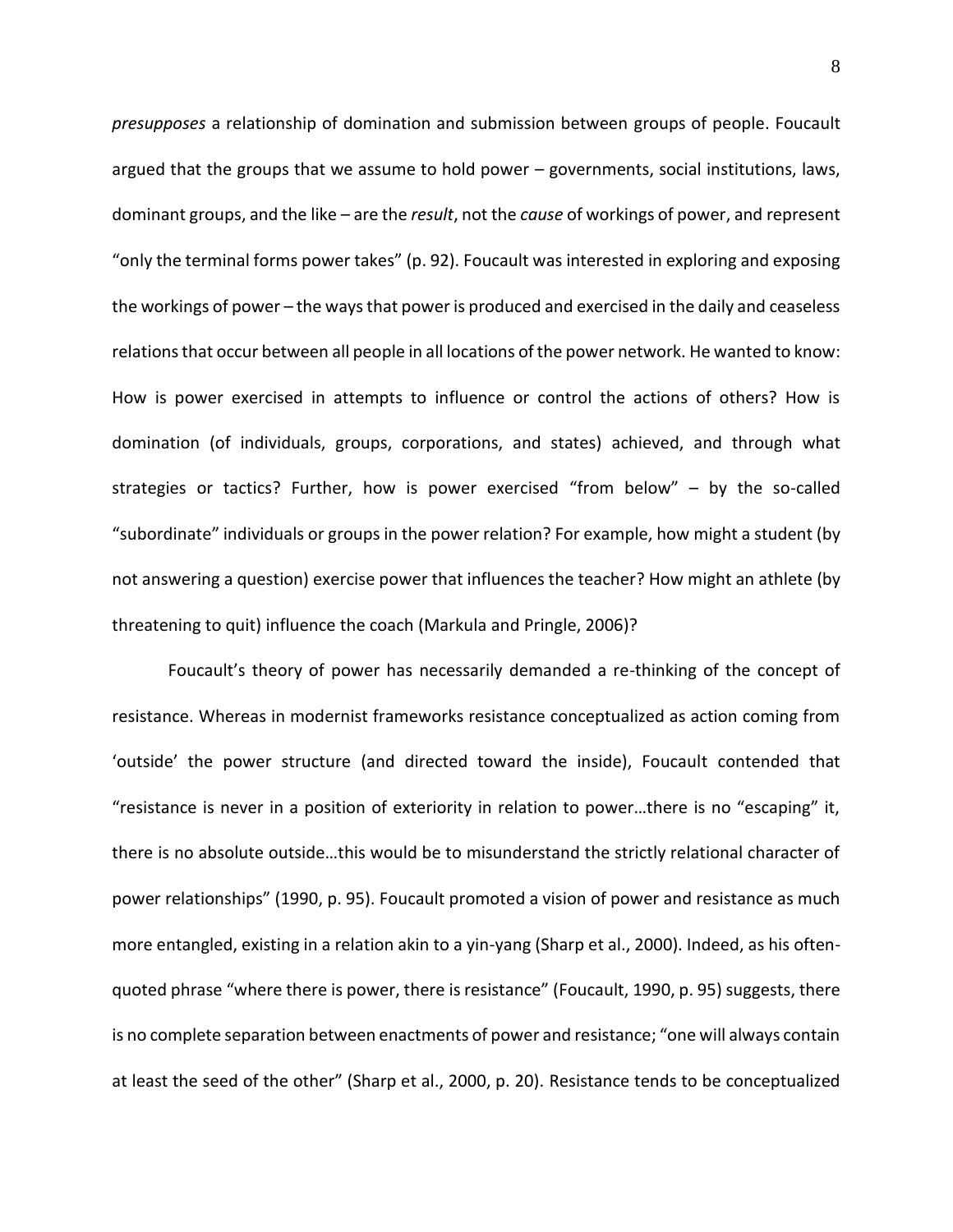as mobile and transitory; rather than 'violent ruptures' that overturn power, there are "cleavages" – points, knots, or focuses of resistance – that are distributed in irregular fashion over power relations at multiple points (Foucault, 1990).

Because Foucault (1990) emphasized the existence of a multiplicity of points of power and resistance in a power network and further, that each point of resistance is a special case deserving of its own consideration and analysis, a Foucauldian perspective pushes us toward an analytical approach that focuses on the micro-workings of power: the ways that power is exerted and contested in the daily, mundane relations and interactions that comprise social life. And, we can see this interest in the micro-workings of power and the exercise power "from below" in the scholarship on leisure undertaken using a post-structural perspective. What is emphasized in these works are the unique and local context, a multiplicity of relations of power, and the ways that power is both enacted and resisted.

For example, a paper by Raisborough and Bhatti (2007) about the gardening experiences of a woman named "Joy", offers a useful example of a post-structural analysis of resistance. In their analysis, the authors refused to claim Joy's gardening *as* resistance to (or reproduction of) domination, as their intent was to unsettle the domination-resistance binary. The authors instead focused on how Joy negotiated through and creatively positioned herself within the traditional gendered norms to which she was subjected (e.g., wife, mother, neighbour, friend, gardener). In so doing, the authors emphasized that while Joy's varied identities were restraining, Joy was also able to manoeuvre through them to "find her own location". Similarly, Pavlidis' (2013) poststructural telling of her experience in roller derby refuses to frame roller derby as "a simple case of women united against a 'dominating' men 'outside' of roller derby" (p. 665). Instead, Pavlidis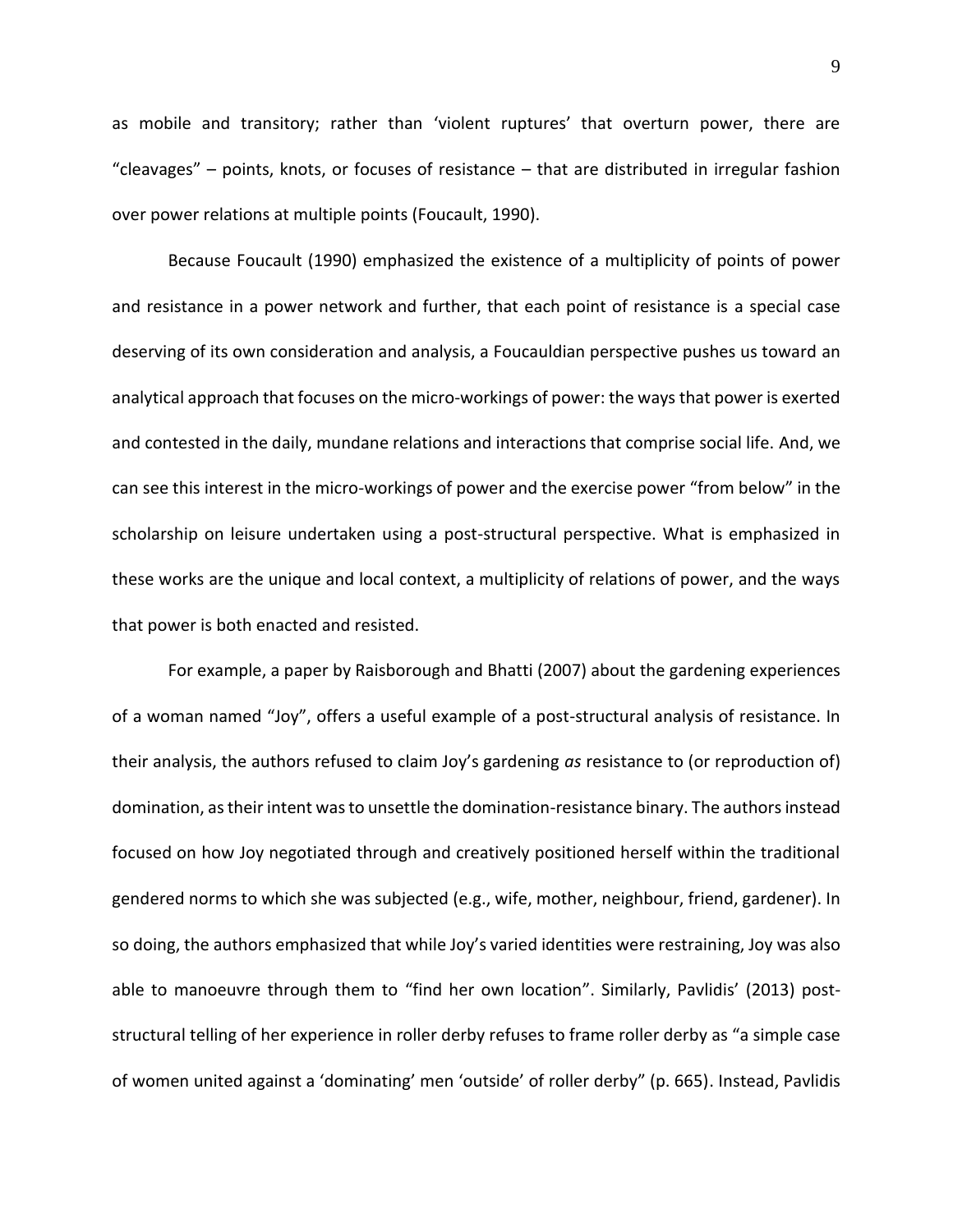focused the analytical lens on the workings of power among women involved in roller derby and her own desires, strategies, and practices in her attempt to occupy the subject position "roller derby grrl". Pavlidis' analysis also showed how subject positions such as "roller derby grrl" are simultaneously restraining and liberating, in that they celebrate certain versions of femininity while rejecting others.

Similarly, Bavinton (2007) engages in a post-structural reading of the practice of parkour or urban freerunning. Parkour is a way of moving in which runners appropriate and creatively reinterpret various urban forms (buildings, rails, ramps, walls) in their effort to move fluidly and swiftly from point A to point B in an urban space. Parkour as an activity challenges norms of behaviour and the rules of how spatial-material features are to be used. While Bavinton argued that parkour is resistance, he rejected structuralist notions of the resistance in parkour as a struggle against power. Instead, he emphasized how power and resistance are relational and it is the very existence of norms and conventions that enables the exercise of resistance. In the case of parkour, resistance is exercised when runners play with and circumvent the norms of behaviour and conventional uses of public space. Acknowledging that the effects of these acts of resistance are transitory, Bavinton also showed how the effects of power are negotiated and incomplete.

Foucault's theorizing of power as relational has introduced an important question: Are power and resistance redundant concepts? Heller (1996), for example, contended that resistance is an impossibility in Foucault's framework because power and resistance are no more than two different names that Foucault gave to the same capacity. Similarly, Rose (2002) has called resistance a "theoretically redundant" concept because "practices of domination and resistance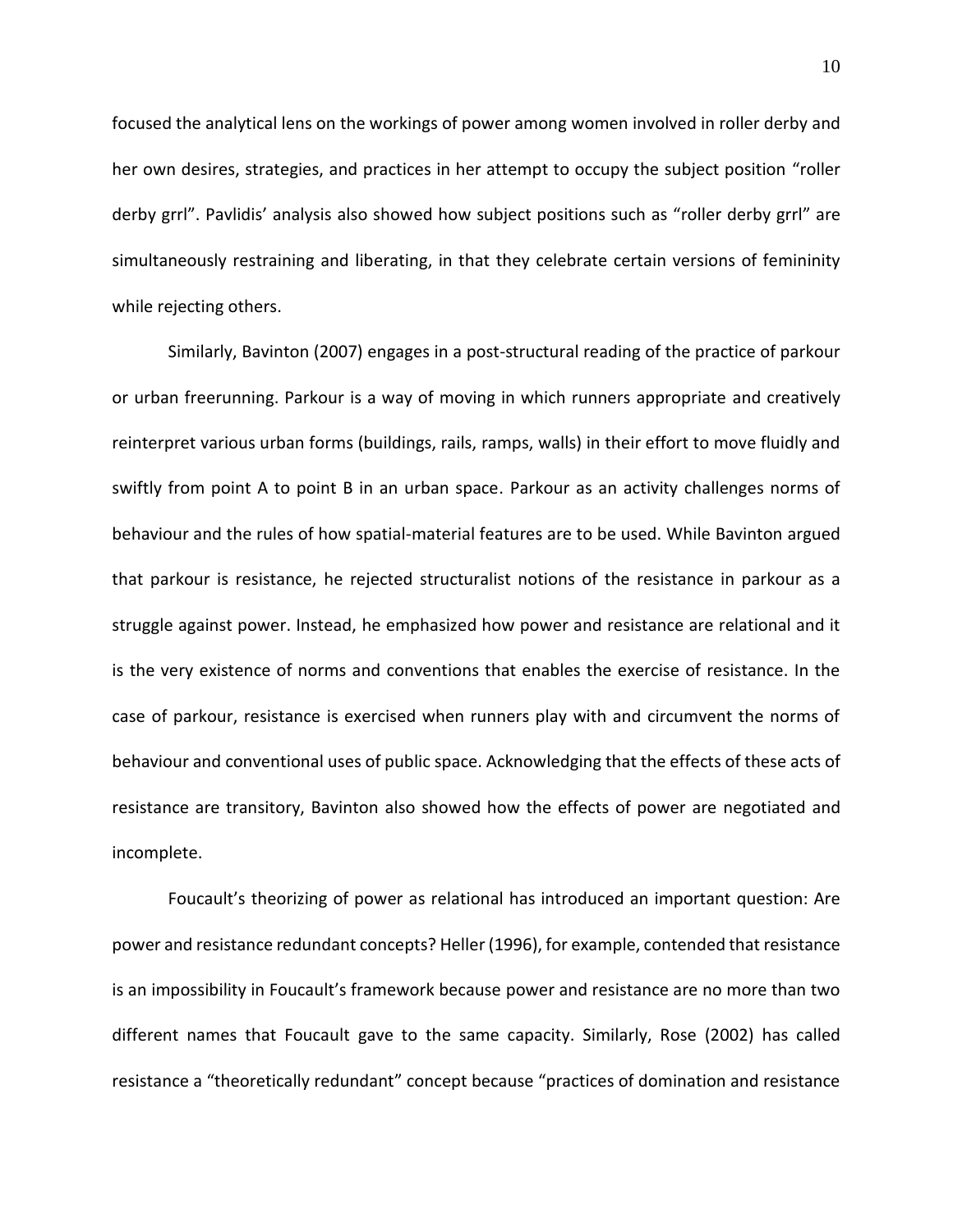are both enactments…They operate in overlapping networks of enactment and are dedicated to appropriating and reconfiguring each other's efforts" (p. 396). Foucault's framework has led some to wonder if resistance has any theoretical or analytical utility at all. Should Foucault reject resistance? Does he? If the answer to these questions is no, then it begs new ones: Where and what is resistance in Foucauldian theorizing? Why does it remain?

# **Post-Structural Resistance: Destabilizing Limits**

Foucault did consider power and resistance redundant concepts. However, he did not reject resistance; instead he continued to discuss, theorize, and locate it in his theorizing of the relationships between freedom, power and domination. How do we make sense of this contradiction? It helps to remember that Foucault was a scholar of contradictions. He was both a philosopher and a social scientist, and while Foucault the philosopher saw no ontological distinction between power and resistance, as a social scientist the term offered a useful way of communicating what he was for politically, as well as what he was against. Fundamentally, what Foucault was *for* was freedom – in other words, an expansion of the possibilities for how we might want to live or lives or be who we want to be. He framed domination and resistance in these terms as well. As Hoy (2004) wrote, Foucault thought that "power can be productive if it opens up new possibilities, but it turns into domination if its function becomes entirely the negative one of shrinking and restricting possibilities" (p. 66).

Foucault's career-long interest in tracing the histories of "systems of thought" – the knowledges and truths that are accepted without question in a particular field – was driven by his concern with power and domination. In most of his work Foucault traced the dynamics of two processes: "freezing and liquefaction - the ways that categories of various sorts are delineated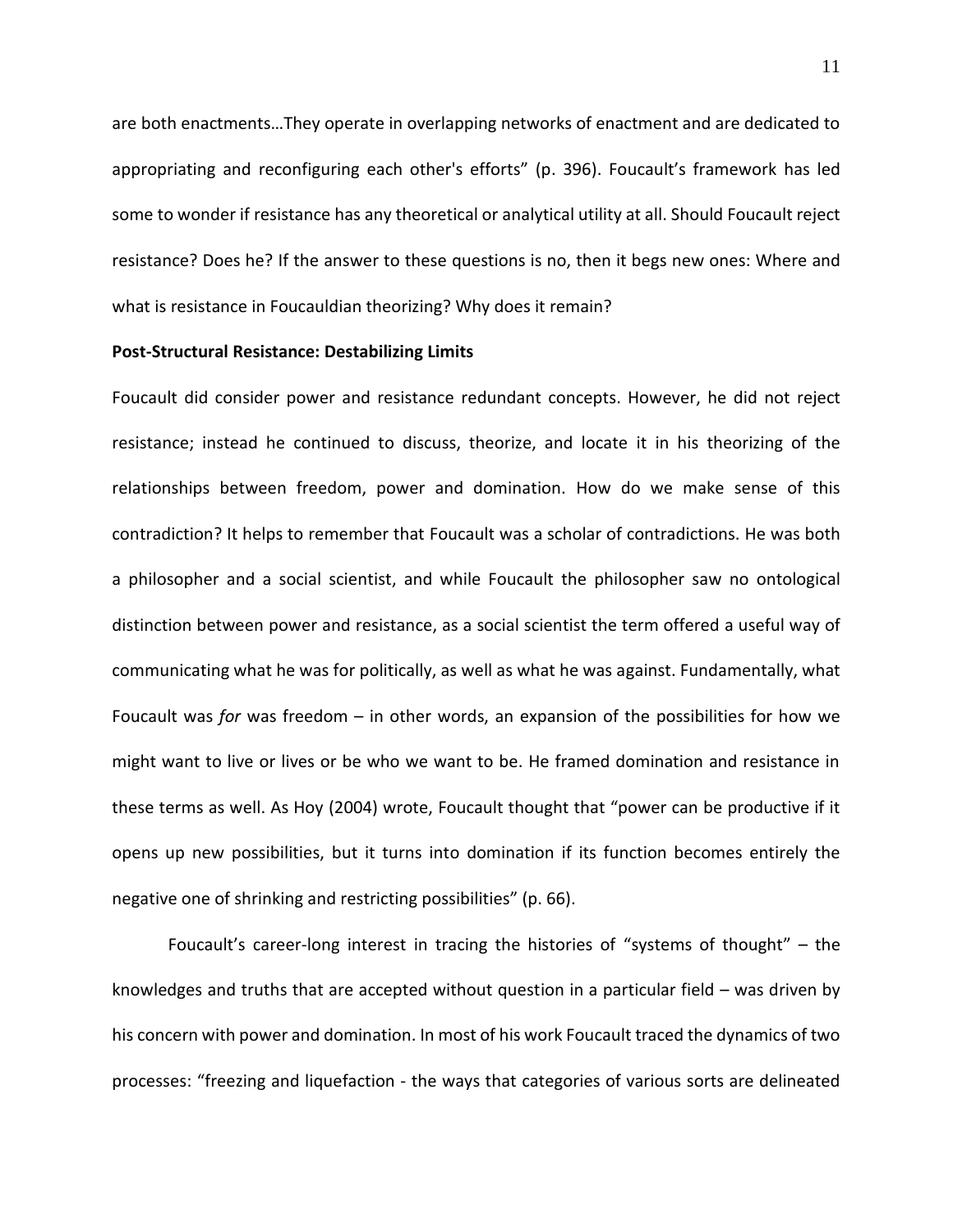and stabilized, and de-delineated and destabilized" (Michael and Stills, 1992, p. 873). Like Nietzsche, Foucault questioned the innocence of our accepted truths; he thought of truth as 'invented' rather than 'discovered' and what emerges as truth is not the result of progressive or continuous development but of power struggles – "accidents, violence, disputes and clashes of will" (Markula and Pringle, 2006, p. 12). The thrust of Foucault's historical work was to trace how particular ideas come to be fixed and elevated as truth and knowledge at particular times and places, while alternatives become rendered invisible or inarticulable (Michael and Stills, 1992).

This work had a political intent as well. Foucault considered systems of thought to be inherently limiting; in fact, that is essentially what a system of thought does: it lays a grid of intelligibility atop of social life that *delimits* the sayable, intelligible, and visible from the unintelligible and invisible (Sotiropulos, 2013). A system of thought also delimits people: it establishes boundaries and rules for what is recognized and counts as a person – what counts, for example as a proper relation to one's gender, or nationality, sporting practice, or role in the classroom (Markula and Pringle, 2006). In so doing it recognizes, categorizes, constrains, and *subjects* individuals to certain ends, identities, and modes of behaviour. In other words, the system of thought sets limits to freedom; what is produced as "identity" is fabricated from within the possibilities that are intelligible in the system.

Foucault used the term *subjectification* to describe the process through which people become categorized within a particular system of thought. He spent much of his career focused on examining the production and effect of systems of thought of the various human sciences, tracing "how knowledge produced in these fields acted to construct humans as particular objects – such as Caucasians, asthmatics, homosexuals or morons… and how humans subsequently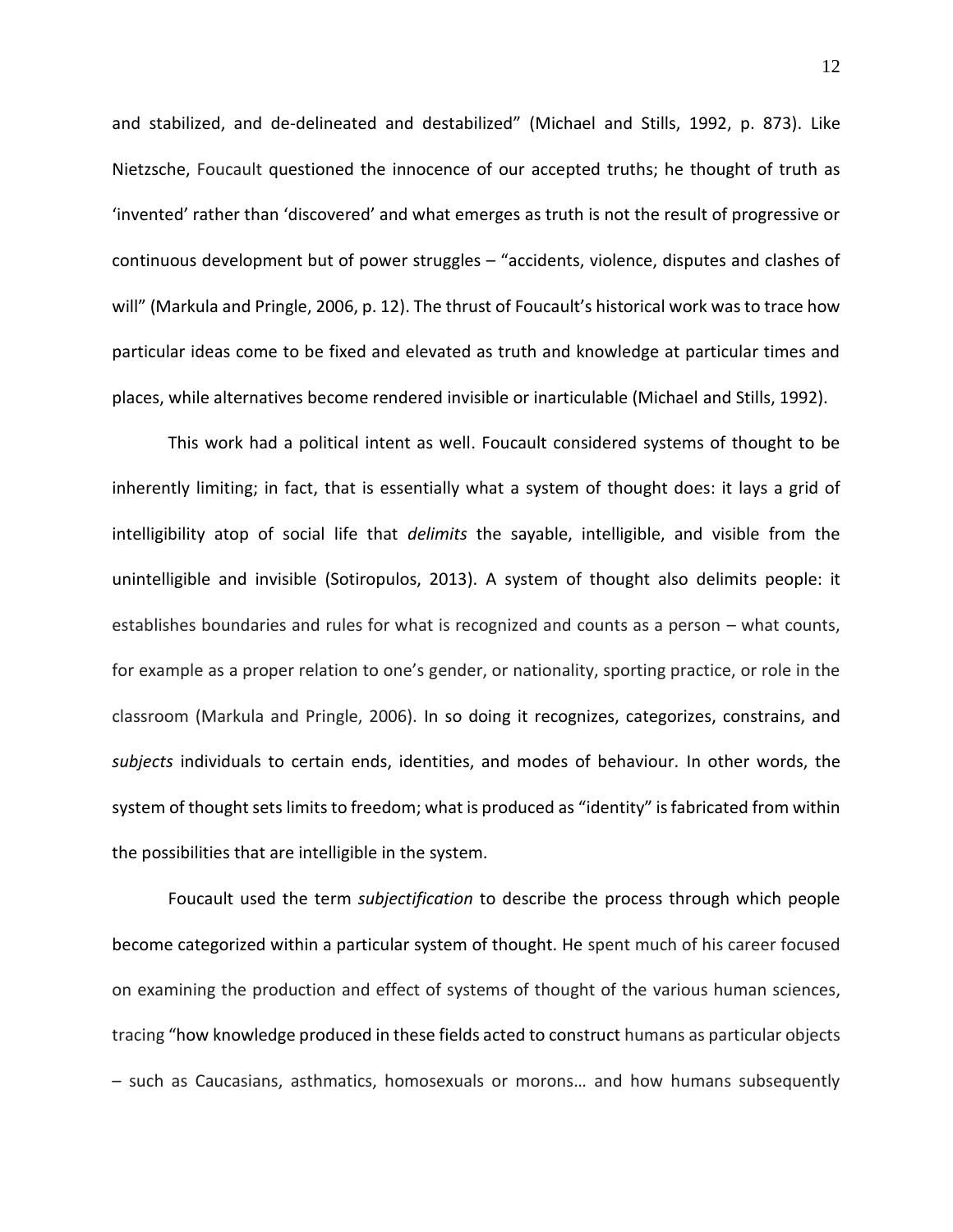become subject to those scientific truths" (Markula and Pringle, 2006, pp. 8-9). He was especially concerned with the ways that systems of thought were particularly punishing "for people who behave in specific sorts of ways, who have certain types of habits, who engage in certain kinds of practices, and who put to work specific kinds of institutions" (Foucault, 2001, p. 74). He was amazed that these punishments were generally accepted without question. He wanted to know: Why do people "buy in" to particular regimes of truth? How are people made to accept the power to punish – or when punished, tolerate being so (Hoy, 2004)?

Foucault's turned some of his attention to power that is exercised in ways that maintain particular regimes of truth. He was interested in forms of power that had the ability to *discipline*  – the ability to control, judge, and normalize subjects in such a way that they were "destined to a certain mode of living or dying". He considered norms to be one of the great instruments of power partly because their effects are easily masked; although we use norms to help us make sense of, classify, and judge our different actions and behaviours, they tend to be "unwritten rules" that circulate unremarked yet over time become asserted as not only normal, but also necessary, natural, and universal (Hoy, 2004, p. 66). Foucault was not against norms per se; he was concerned with *normalization* – the linking of norms to power in ways that encourage people to value and become efficient at performing a narrowly defined set of practices (Taylor, 2006). He was concerned with the expansion of normalizing judgment throughout our social institutions. As he described, "the judges of normality are everywhere…":

We are in the society of the teacher-judge, the doctor-judge, the educator-judge, the social worker-judge; it is on them that the universal reign of the normative is based; and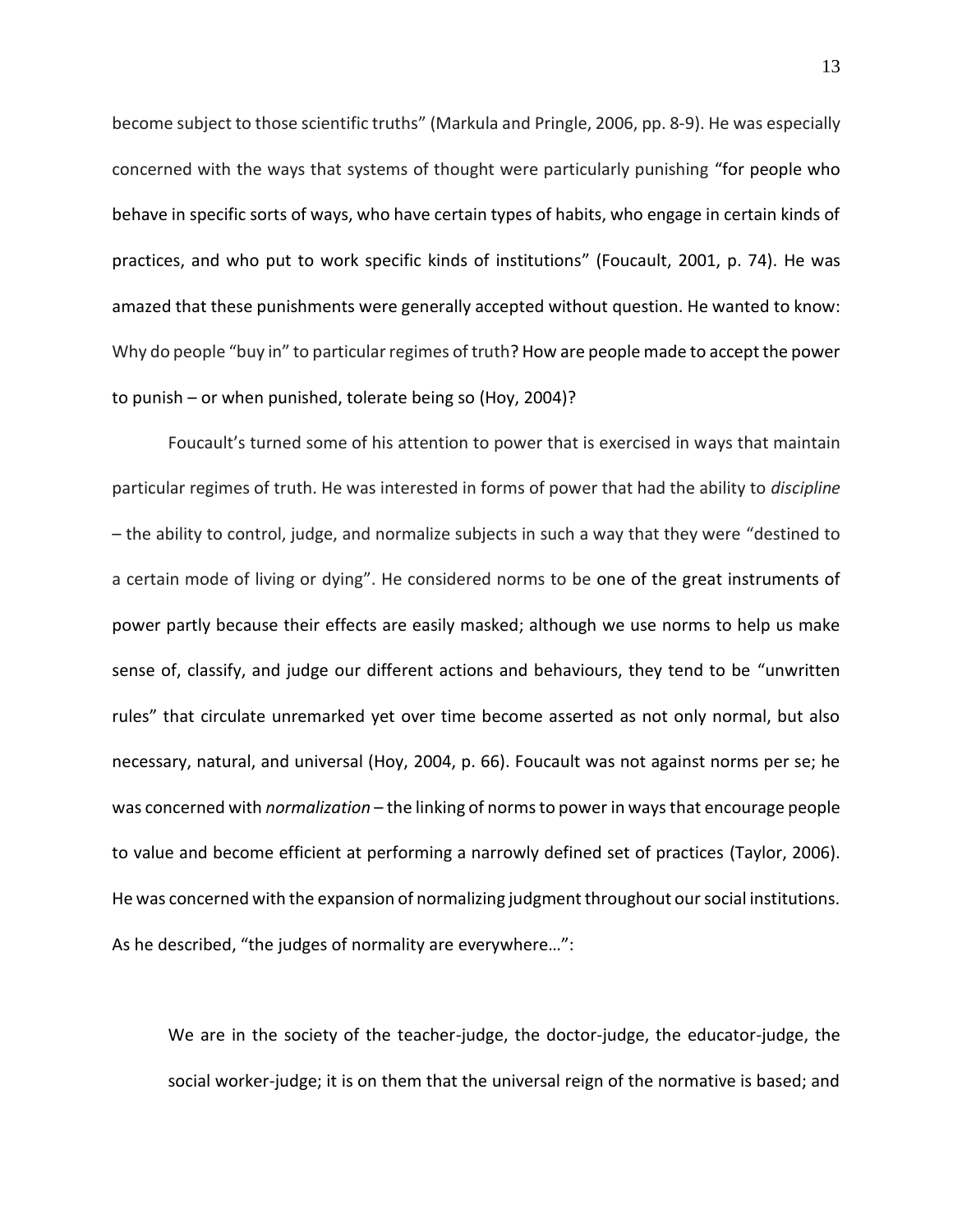each individual, wherever he may find himself, subjects to it his body, his gestures, his behaviour, his aptitudes, his achievements.

(1977, p. 303)

Again, Foucault's concern with norms was with how norms limited possibilities. As Hoy (2004, p. 66) wrote, the problem with normalization is that it has "spread too far in our lives, and is blocking many other viable forms of life. The constriction of possibilities is achieved when normalization asserts the norms as necessary, or natural, or universal."

If we put this all together, we can see where resistance fits in Foucault's political project. What he was really against, as Pickett (1996, p. 466) explained, was *limits*:

What, then, is resistance against? Foucault's answer is "limits." Foucault is concerned with the foundational issues of a culture. These are basic categories, which he sees as dichotomies, providing the context for social belief and action, such as good/evil and normal/pathological.

Therefore, resistance involves *acts against limits* – acts of refusal, negation, destabilization, disobedience, or transgression of the limits of the present order, including what we know as truth, what we do, and our sense of who we are.

(Hoy, 2004, p. 94)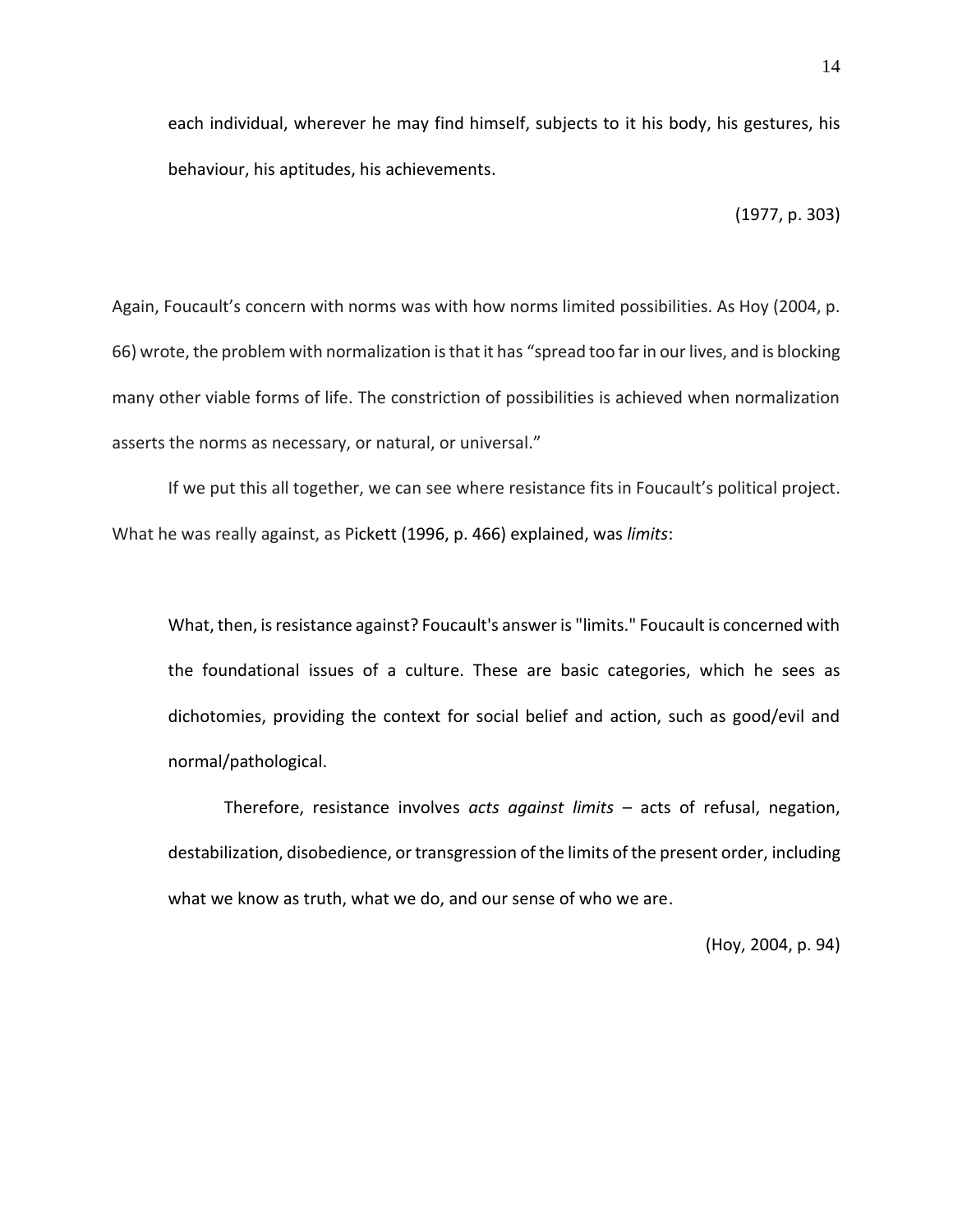### **A Post-Structural Resistance in Leisure**

What does Foucault's theory of resistance offer to the study and practice of leisure? For one, it offers some fruitful directions for leisure scholarship, as it encourages a scholarship of problematization: scholarship that calls into question the norms, behaviour, and constructed categories of various leisure-based systems of thought. Clearly, Foucault has shown us that his historical / genealogical scholarship *is* resistance; genealogy is able to show that the body has lived differently, which allows us to recognize that it "can be seen to be 'more' than what it now has become... the contrast alone will not make us change, of course, but it will open the possibility of change" (Hoy, 2004, p. 63).

A number of scholars of leisure and sport have embarked on important historical work in this regard. For example, Adams' (2011) genealogy of figure skating has revealed shifting gender norms for both men and women; although now associated with femininity, at one-time figure skating had been exclusively a gentlemen's pastime that celebrated masculine grace and style. Adams' study exposes and troubles the association between particular bodily movements and the constructed categories of gender. However, a scholarship of problematization need not only be historical; any research that troubles the taken-for granted truths and assumed knowledges of various leisure-related fields can have destabilizing effects.

A post-structural theory of resistance also offers innumerable possibilities for leisure as everyday lived practice. We can think of leisure practice as resistance when it takes the form of acts of refusal and disruption of the limits that are produced and normalized through everyday action and behaviour. It involves leisure that recognizes things in new ways – as *more than they were.* Again, Bevinton's (2007) discussion of parkour offers an instructive example. Parkour as a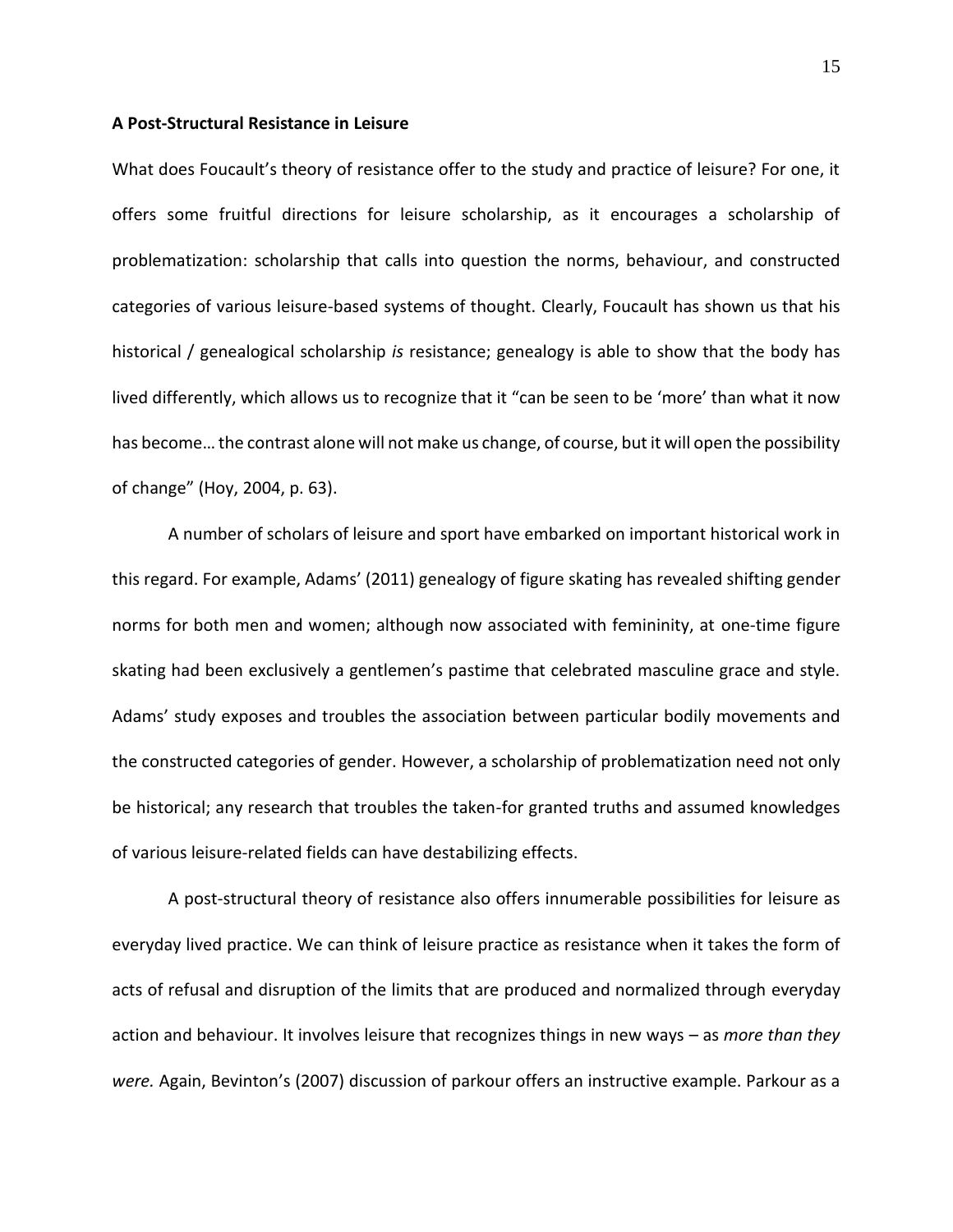leisure practice disrupts some of the spatial-material limits of everyday public space; in so doing, particular features (e.g., the public park bench) become recognized as something more that they were before (a springboard, a tightrope).

It can also involve leisure that recognizes people differently, often involving a dissolution or negation of the subject. Butler (2002) refers to this as a process of "unbecoming subjects". Unbecoming implies an undoing of self and in some extent it is; unbecoming involves problematizing the limits that are placed on 'what a subject can be' and enacting those problematics through acts of disobedience "to the principles by which one is formed" (p. 221). This involves, as Hoy (2004, p. 89) described, "dissolving your sense of who you are and disrupting your sense of what the right thing to do is" (Hoy, 2004, p. 89). However, unbecoming is more than this: it is also a practice that opens up spaces for creative possibility. Through negating what is known, we open up possibilities to imagine otherwise and enter a world of "may be". As Markula (2003) described, it is when we can question the 'naturalness' of our identity and recognize ourselves as subjects and with resistant agency that "the possibility of transgression emerges and thus, the potential for creating new types of subjective experiences" (p. 102).

Therefore, we can think of leisure practice as resistance when it allows usthe space to try to create ourselves as works of art, and expands the possibilities for who we might imagine ourselves to be.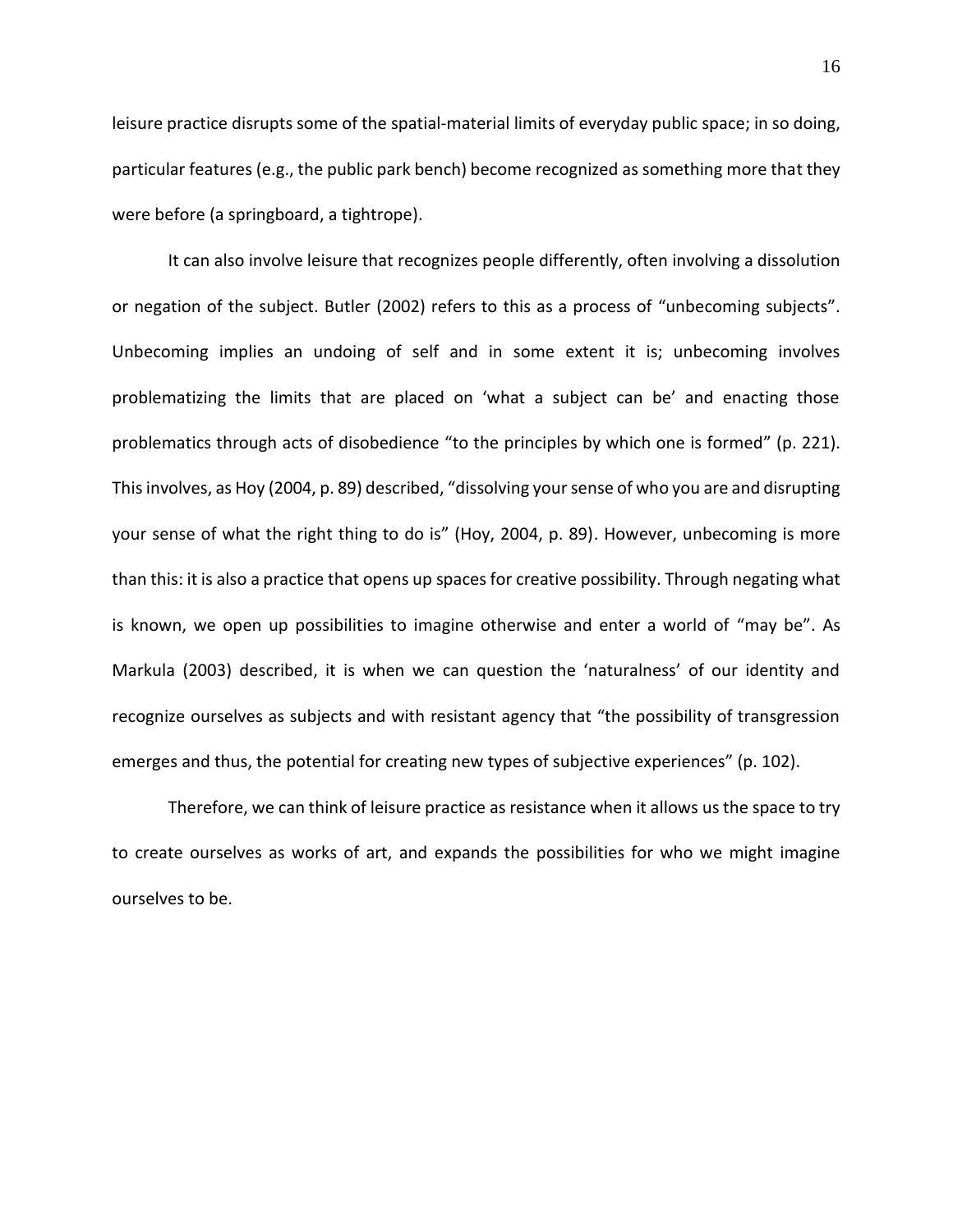## **References**

Adams, M.L. (2011) *Artistic Impressions: Figure Skating, Masculinity, and the Limits of Sport*. Toronto: University of Toronto Press.

Beal, B. (1995) Disqualifying the official: An exploration of social resistance through the subculture of skateboarding. *Sociology of Sport Journal, 12*, pp. 252-267.

Bavinton, N. (2007) From obstacle to opportunity: Parkour, leisure, and the reinterpretation of constraints. *Annals of Leisure Research,* 10 (3-4), pp. 391-412.

Butler, J. (2002) What is critique? An essay on Foucault's Virtue. In: Ingram, D. ed. *The Political: Readings in Continental Philosophy.* London: Blackwell.

Calley Jones, C. (2010) Playing at the queer edges. *Leisure Studies,* 29 (3), pp. 269-287.

Calley Jones, C. and Mair, H. (2014) Magical activism: what happens between the worlds changes the Worlds. *Journal of Leisure Research,* 17 (3), pp. 296-313.

Carrington, B. (1998) Sport, masculinity, and black cultural resistance. *Journal of Sport and Social Issues,* 22 (3), pp. 275-298.

Dionigi, R. (2002) Resistance and Empowerment through Leisure: The Meaning of Competitive Sport Participation to Older Adults. *Loisir et Société / Society and Leisure,* 25 (2), pp. 303-328.

Foucault, M. (1977) *Discipline and punish: The birth of the prison*. trans. Sheridan, A. New York, NY: Pantheon Books.

Foucault, M. (1990) *The History of Sexuality: An Introduction*. trans. Hurley, R. London: Penguin Books.

Foucault, M. (2001) *Fearless Speech*. ed. Pearson, J. Los Angeles, CA: Semiotext(e).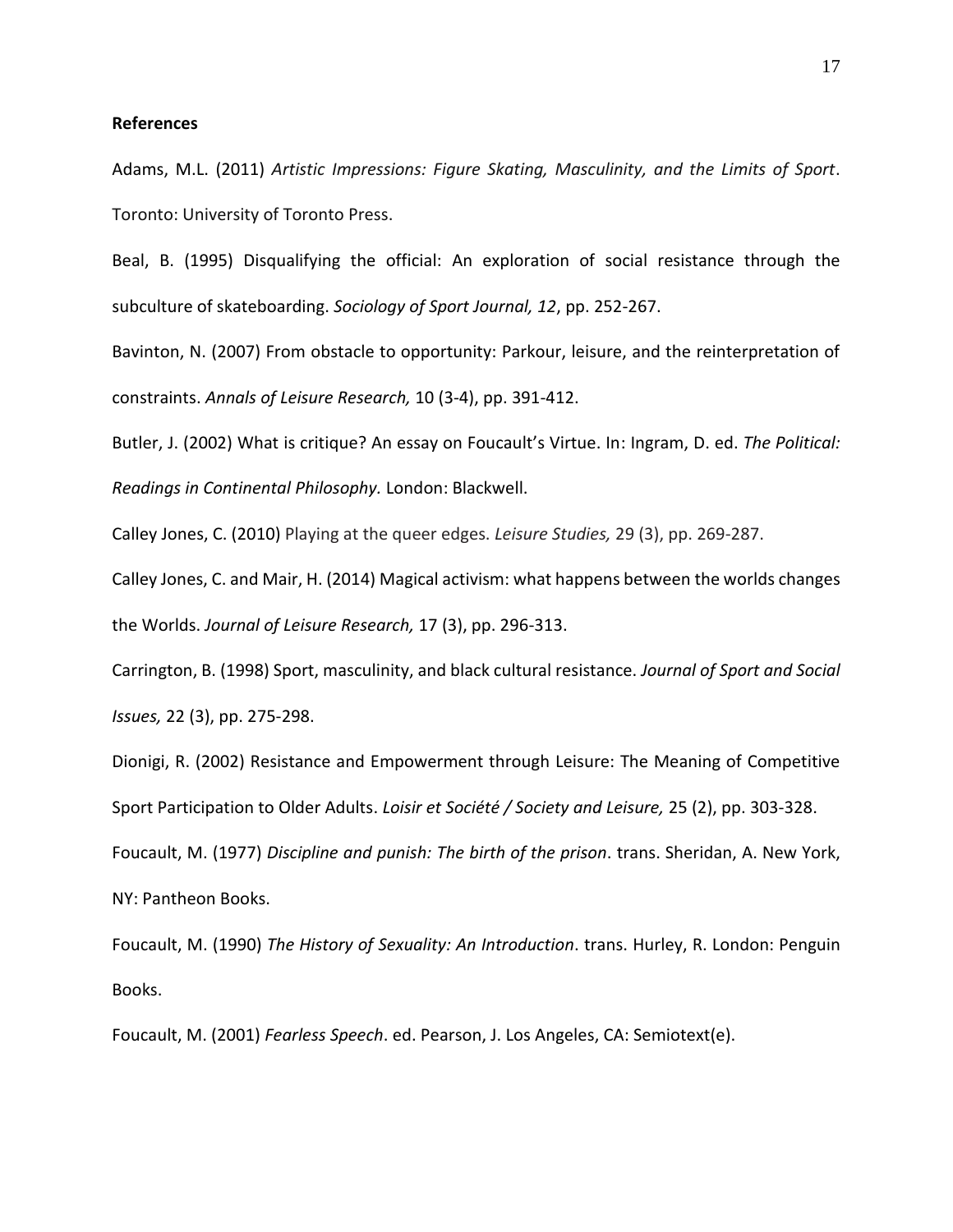Gilchrist, P. and Ravenscroft, N. (2013) Space hijacking and the anarcho-politics of leisure. *Leisure Studies,* 32 (1), pp. 49-68.

Heller, J. (1996) Power, subjectification, and resistance in Foucault. *SubStance,* 25 (1), pp. 78-110. Hollander, J.A. and Einwohner, R.L. (2004) Conceptualizing resistance. Sociological Forum, 19 (4), pp. 533–554.

Hoy, D.C. (2004) *Critical Resistance: From Poststructuralism to Post-Critique.* Cambridge, MA: MIT Press.

James, C.L.R. (2013) *Beyond a Boundary (50th Anniversary Edition).* Durham, NC: Duke University Press.

Johansson, A. and Vinthagen, S. (2015) Dimensions of everyday resistance: the Palestinian Sumūd. *Journal of Political Power,* 8 (1), pp. 109-139.

Khondker, (2010) Globalization, cricket, and national belonging. In: Rumford, C. and Wagg, S. eds.

*Cricket and Globalization.* Newcastle-upon-Tyne: Cambridge Scholars, pp. 152-171.

MacDonald, E. (1991) The Trouble with Subjects: Feminism, Marxism and the Questions of Poststructuralism. *Studies in Political Economy,* 35, pp. 43-71.

Markula, P (2003) The Technologies of the Self: Sport, Feminism, and Foucault. *Sociology of Sport Journal,* 20, pp. 87-107.

Markula, P., and Pringle, R. (2006) *Foucault, Sport and Exercise: Power, Knowledge, and Transformation of the Self.* New York, NY: Routledge.

Messner, M. (1992) *Power at play: Sports and the problem of masculinity.* Boston, MA: Beacon. Michael, M., and Stills, A. (1992) A resource for resistance: Power-knowledge and affordance. *Theory and Society,* 21, pp. 869–888.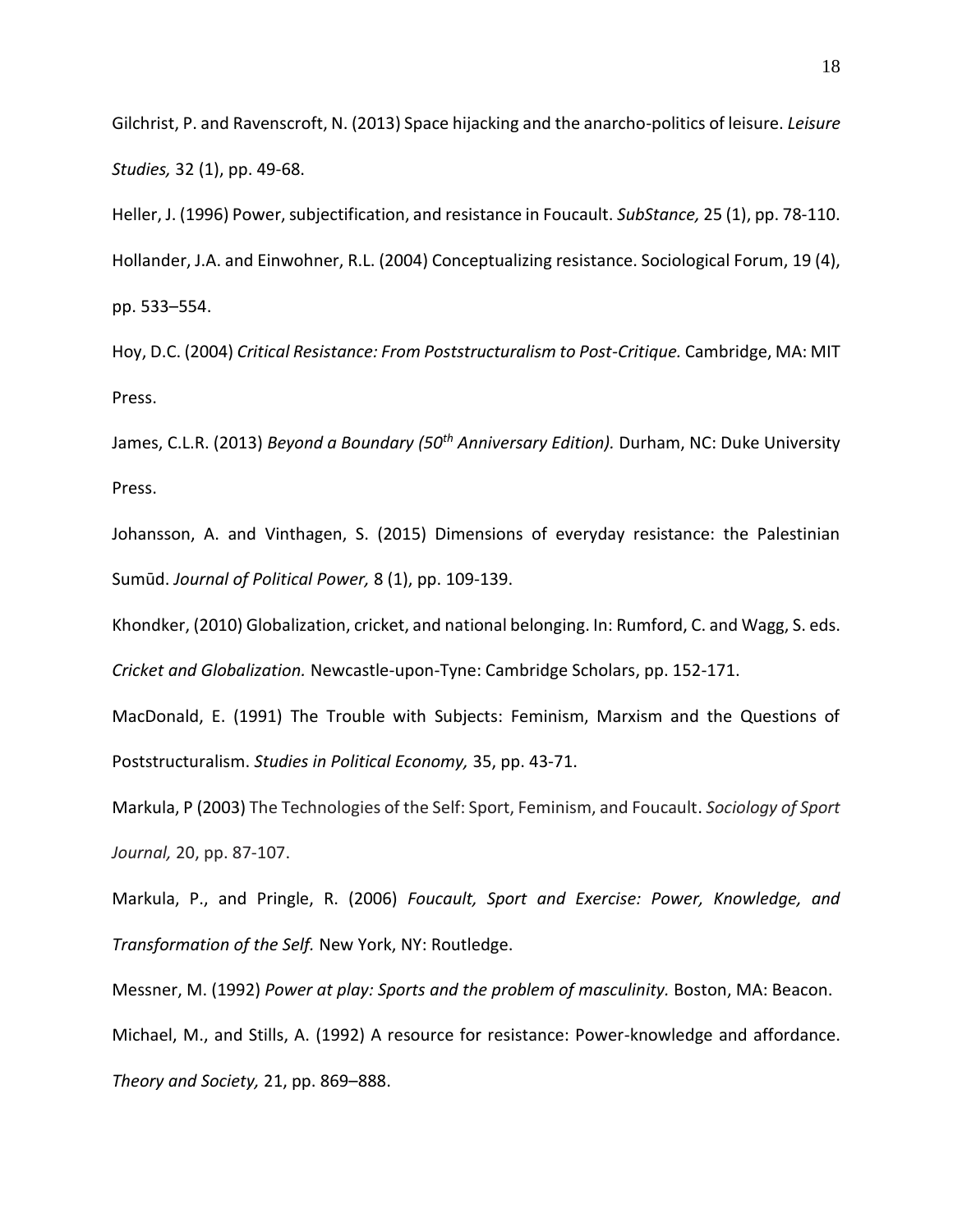Pavlidis, A. (2013) Writing resistance in roller derby. *Journal of Leisure Research*, 45 (5), pp. 661- 676.

Pickett, B.L. (1996) Foucault and the politics of resistance. *Polity,* 28 (4), pp. 445-466.

Raisborough, J., and Bhatti, M. (2007) Women's Leisure and Auto/Biography: Empowerment and Resistance in the Garden. *Journal of Leisure Research*, 39 (3), pp. 459-476.

Raby, R. (2005) What is resistance? *Journal of Youth Studies,* 8 (2), pp. 151-171.

Radway, J. (1991) *Reading the Romance: Women, Patriarchy, and Popular Literature.* Chapel Hill, NC: University of North Carolina Press.

Rose, M. (2002) The seductions of resistance: Power, politics, and a performative style of systems. *Environment and Planning D: Society and Space,* 20, pp. 383-400.

Roster, C. (2007) "Girl Power" and Participation in Macho Recreation: The Case of Female Harley Riders. *Leisure Sciences,* 29 (5), pp. 443-461.

Routledge, P. (1997) The Imagineering of Resistance: Pollok Free State and the Practice of Postmodern Politics. *Transactions of the Institute of British Geographers,* 22 (3), pp. 359-376.

Scott, J. (1989) Everyday forms of resistance. *The Copenhagen Journal of Asian Studies,* 4 (89), pp. 33-62.

Sharp, J.P., Routledge, P., Philo, C., and Paddison, R. (2000) *Entanglements of Power: Geographies of Domination/Resistance.* New York, NY: Routledge.

Sharpe, E.K. (2008) Festivals and social change: Intersections of pleasure and politics at a community music festival. *Leisure Sciences*, 30 (3), pp. 217–234.

Shaw, S. M. (2001) Conceptualizing resistance: Women's leisure as political practice.

*Journal of Leisure Research,* 33 (2), pp. 186–202.